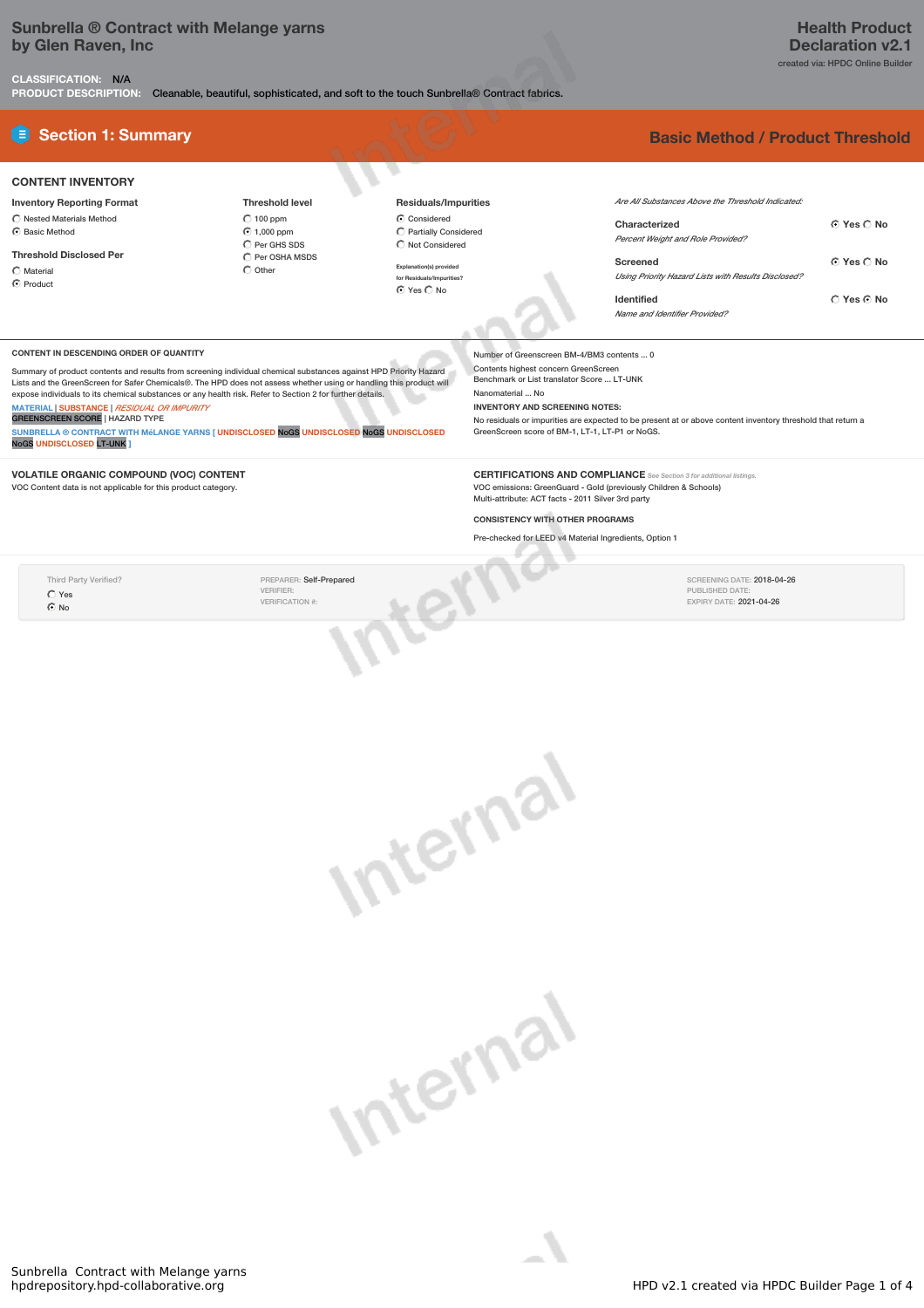This section lists contents in a product based on specific threshold(s) and reports detailed health information including hazards. This HPD uses the inventory method indicated above, which is one of three *possible methods:*

- *Basic Inventory method with Product-level threshold.*
- *Nested Material Inventory method with Product-level threshold*
- *Nested Material Inventory method with individual Material-level thresholds*

Definitions and requirements for the three inventory methods and requirements for each data field can be found in the HPD Open Standard version 2.1, available on the HPDC website atwww.hpd*collaborative.org/hpd-2-1-standard*

| <b>SUNBRELLA ® CONTRACT WITH MéLANGE YARNS</b>                                                                                                                                                 |                                         |                                          |          |                                |                   |
|------------------------------------------------------------------------------------------------------------------------------------------------------------------------------------------------|-----------------------------------------|------------------------------------------|----------|--------------------------------|-------------------|
| PRODUCT THRESHOLD: 1000 ppm                                                                                                                                                                    |                                         | RESIDUALS AND IMPURITIES CONSIDERED: Yes |          |                                |                   |
| RESIDUALS AND IMPURITIES NOTES: No residuals or impurities are expected to be present at or above content inventory threshold that return a GreenScreen score of BM-1, LT-1, LT-P1 or<br>NoGS. |                                         |                                          |          |                                |                   |
| OTHER PRODUCT NOTES: Manufacturer has opted for the basic inventory display - chemical substances are listed by weight                                                                         |                                         |                                          |          |                                |                   |
|                                                                                                                                                                                                |                                         |                                          |          |                                |                   |
| %: $97.0000 - 99.0000$                                                                                                                                                                         | GS: NoGS                                | RC: None                                 | NANO: No | ROLE: Sunbrella® Acrylic fiber |                   |
| HAZARDS:                                                                                                                                                                                       | AGENCY(IES) WITH WARNINGS:              |                                          |          |                                |                   |
| None Found                                                                                                                                                                                     | No warnings found on HPD Priority lists |                                          |          |                                |                   |
| SUBSTANCE NOTES: CAS number not disclosed to protect supply chain.                                                                                                                             |                                         |                                          |          |                                |                   |
|                                                                                                                                                                                                |                                         |                                          |          |                                |                   |
|                                                                                                                                                                                                |                                         |                                          |          |                                |                   |
| %: $1.0000 - 3.0000$                                                                                                                                                                           | GS: NoGS                                | RC: None                                 | NANO: No |                                | ROLE: Other fiber |
| HAZARDS:                                                                                                                                                                                       | AGENCY(IES) WITH WARNINGS:              |                                          |          |                                |                   |
| No warnings found on HPD Priority lists<br>None Found                                                                                                                                          |                                         |                                          |          |                                |                   |
| SUBSTANCE NOTES: CAS number not disclosed to protect supply chain                                                                                                                              |                                         |                                          |          |                                |                   |
|                                                                                                                                                                                                |                                         |                                          |          |                                |                   |
|                                                                                                                                                                                                |                                         |                                          |          |                                |                   |
| %: $0.0000 - 0.5000$                                                                                                                                                                           | GS: NoGS                                | RC: None                                 | NANO: No | ROLE: non-PFOA water repellent |                   |
| HAZARDS:                                                                                                                                                                                       | AGENCY(IES) WITH WARNINGS:              |                                          |          |                                |                   |
| None Found                                                                                                                                                                                     | No warnings found on HPD Priority lists |                                          |          |                                |                   |
| SUBSTANCE NOTES: CAS number not disclosed to protect supply chain.                                                                                                                             |                                         |                                          |          |                                |                   |
|                                                                                                                                                                                                |                                         |                                          |          |                                |                   |
|                                                                                                                                                                                                |                                         |                                          |          |                                |                   |
| %: $0.0000 - 0.2500$                                                                                                                                                                           | GS: LT-UNK                              | RC: None                                 |          | NANO: No                       | ROLE: softener    |
| HAZARDS:                                                                                                                                                                                       | AGENCY(IES) WITH WARNINGS:              |                                          |          |                                |                   |
| None Found                                                                                                                                                                                     | No warnings found on HPD Priority lists |                                          |          |                                |                   |
|                                                                                                                                                                                                |                                         |                                          |          |                                |                   |

ICE NOTES: CAS number not disclosed to protect supply chain.



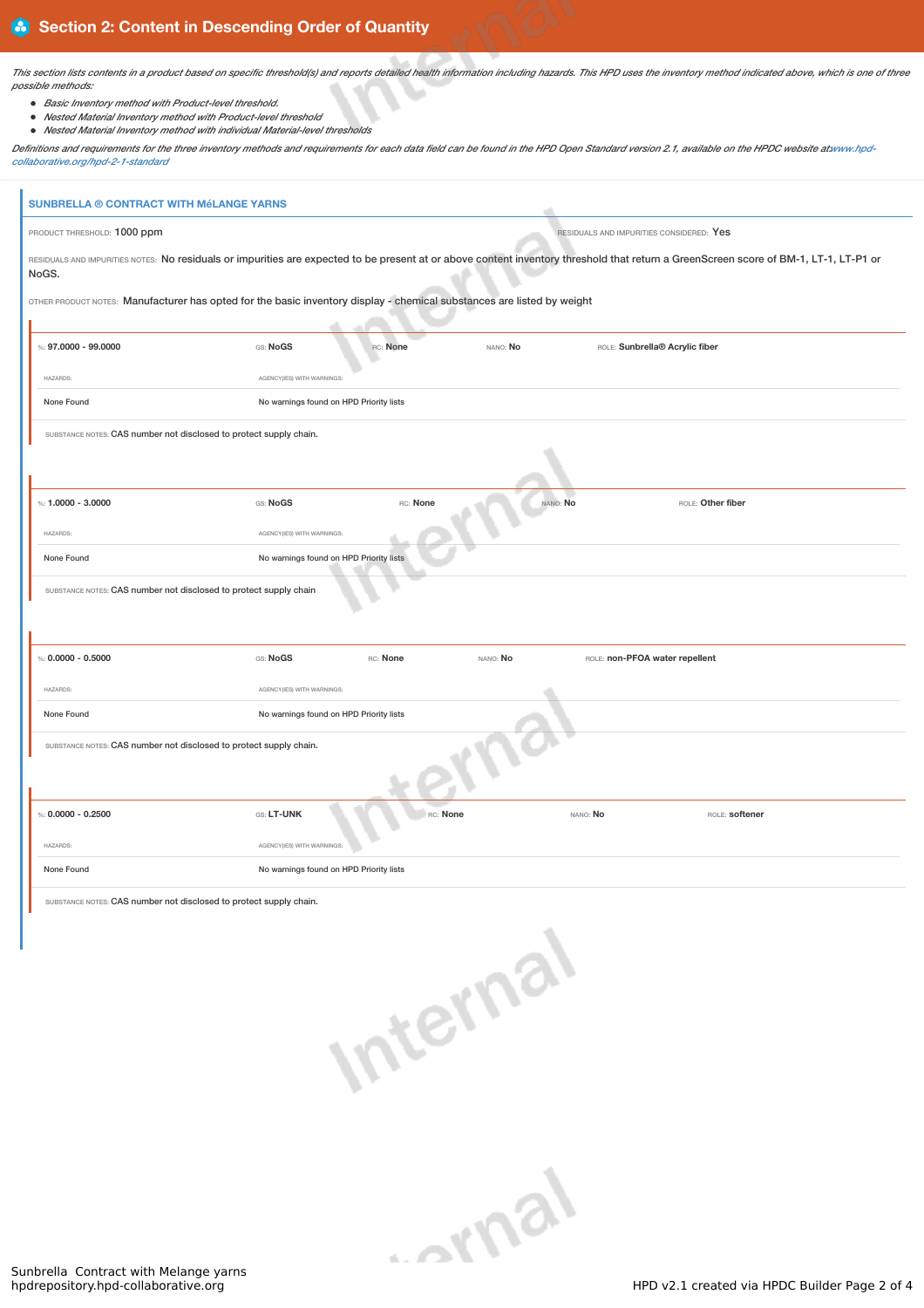This section lists applicable certification and standards compliance information for VOC emissions and VOC content. Other types of health or environmental performance testing or certifications *completed for the product may be provided.*

| <b>VOC EMISSIONS</b>                                                                                                                                                                                                                                                        |                                                                       | GreenGuard - Gold<br>(previously Children &<br>Schools)                                                                                 |  |  |
|-----------------------------------------------------------------------------------------------------------------------------------------------------------------------------------------------------------------------------------------------------------------------------|-----------------------------------------------------------------------|-----------------------------------------------------------------------------------------------------------------------------------------|--|--|
| CERTIFYING PARTY: Third Party<br>APPLICABLE FACILITIES: AII<br>CERTIFICATE URL: https://spot.ulprospector.com/documents/1468878.pdf?<br>bs=32268&b=694405&st=1&sl=60708395&crit=a2V5d29yZDpbc3VuYnJlbGxhlGNvbnRyYWN0XQ%3d%3d&k=sunbrellalcontract&r=na&ind=builtenvironment |                                                                       | <b>ISSUE</b><br><b>CERTIFIER OR</b><br><b>EXPIRY</b><br>LAB: UL<br>DATE:<br>DATE:<br>2007-<br>$2018 -$<br>Environment<br>08-14<br>08-14 |  |  |
| CERTIFICATION AND COMPLIANCE NOTES: GreenGuard Gold certification                                                                                                                                                                                                           |                                                                       |                                                                                                                                         |  |  |
| <b>MULTI-ATTRIBUTE</b>                                                                                                                                                                                                                                                      |                                                                       | ACT facts - 2011 Silver 3rd party                                                                                                       |  |  |
| CERTIFYING PARTY: Third Party<br><b>APPLICABLE FACILITIES: AII</b><br>CERTIFICATE URL: https://spot.ulprospector.com/documents/1554012.pdf?<br>bs=32509&b=746259&st=1&sl=60708534&crit=a2V5d29yZDpbU3VuYnJlbGxhXQ%3d%3d&k=Sunbrella&r=na&ind=builtenvironment               | <b>ISSUE DATE:</b><br><b>EXPIRY DATE:</b><br>2017-11-17<br>2019-03-11 | CERTIFIER OR LAB: UL<br>Environment                                                                                                     |  |  |

CERTIFICATION AND COMPLIANCE NOTES: Facts™ Silver Third Party Certification NSF/ANSI 336 Certified by UL Environment

# **Section 4: Accessories**

This section lists related products or materials that the manufacturer requires or recommends for installation (such as adhesives or fasteners), maintenance, cleaning, or operations. For information relating to the contents of these related products, refer to their applicable Health Product Declarations, if available. No accessories are required for this product.

# **Section 5: General Notes**

none